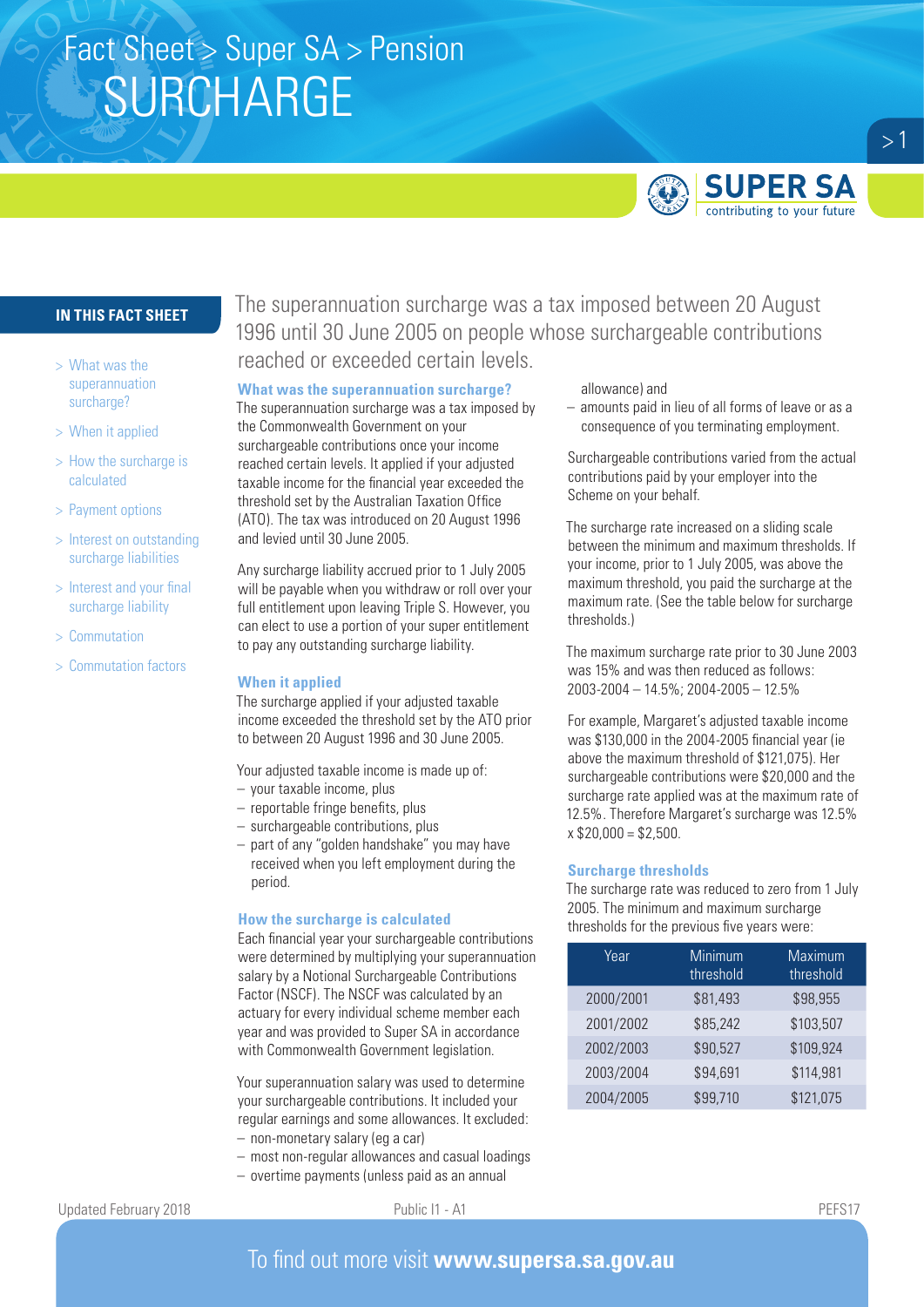# Fact Sheet > Super SA > Pension **SURCHARGE**



## **IN THIS FACT SHEET**

- > What was the superannuation surcharge?
- > When it applied
- > How the surcharge is calculated
- > Payment options
- > Interest on outstanding surcharge liabilities
- > Interest and your final surcharge liability
- > Commutation
- > Commutation factors

### **Payment options**

If you have received a Superannuation Surcharge Assessment from the ATO you have two options in relation to paying the surcharge:

- You can pay it immediately, or
- Defer it until you receive your super entitlement and then pay it.

If you choose to defer payment, you will accrue interest at the 10-year Commonwealth Treasury Bond rate. Also, if you choose to defer, the total surcharge liability will not exceed 15% of the employer-funded component of your entitlement that accrued after 20 August 1986.

## **Interest on outstanding surcharge liabilities**

If a surcharge debt that has been raised in an assessment notice is not paid, interest is added to the surcharge debt by the ATO on 30 June each year and the ATO will advise you of the outstanding surcharge debt at 30 June each year.

## **Interest and your final surcharge liability**

When you receive your entitlement from the Scheme, Super SA advises the ATO of payment details, and the ATO will calculate the total amount payable in respect of the surcharge debt.

In the final calculation of an outstanding surcharge debt, an adjustment will be made to provide that no interest is added to your surcharge debt account after the date you take your entitlement.

You have three months from the date of issue by the ATO of your Final Liability Notice to make payment of your surcharge debt. If your final surcharge debt is not paid by the due date, the ATO will apply a general interest charge.

### **Commutation**

If you deferred paying your surcharge debt you may elect, when you receive your Final Liability Notice from the ATO, to commute – or exchange – part of your pension to pay the accrued surcharge debt. This commutation option is in addition to the normally available commutation offer.

As the surcharge debt is a liability that is owed by you to the ATO, the commutation payment is made payable to you and forwarded to you to enable you to make payment to the ATO with the necessary ATO remittance advice.

### **Commutation factors**

The commutation factor is the number, or multiple, used in the conversion of a pension into a lump sum. Surcharge commutation factors for retirement pensions are different from those used for normal commutation purposes and are shown below:

| Age at time of | <b>Conversion Factor</b> |
|----------------|--------------------------|
| Commutation    |                          |
|                |                          |
| 45             | 20.7                     |
| 46             | 20.4                     |
| 47             | 20.2                     |
| 48             | 20.0                     |
| 49             | 19.8                     |
| 50             | 19.5                     |
| 51             | 19.3                     |
| 52             | 19.0                     |
| 53             | 18.7                     |
| 54             | 18.5                     |
| 55             | 18.2                     |
| 56             | 17.9                     |
| 57             | 17.6                     |
| 58             | 17.3                     |
| 59             | 16.9                     |
| 60             | 16.6                     |
| 61             | 16.2                     |
| 62             | 15.9                     |
| 63             | 15.5                     |
| 64             | 15.1                     |
| 65             | 14.8                     |
| 66             | 14.4                     |
| 67             | 14.0                     |
| 68             | 13.5                     |
| 69             | 13.1                     |
| 70             | 12.7                     |
| 71             | 12.2                     |
| 72             | 11.8                     |
| 73             | 11.3                     |
| 74             | 10.9                     |
| 75             | 10.4                     |

The following example shows how commutation works to pay a surcharge liability:

Updated February 2018 **PUDLIC II** - A1 PUDLIC I1 - A1 PEFS17